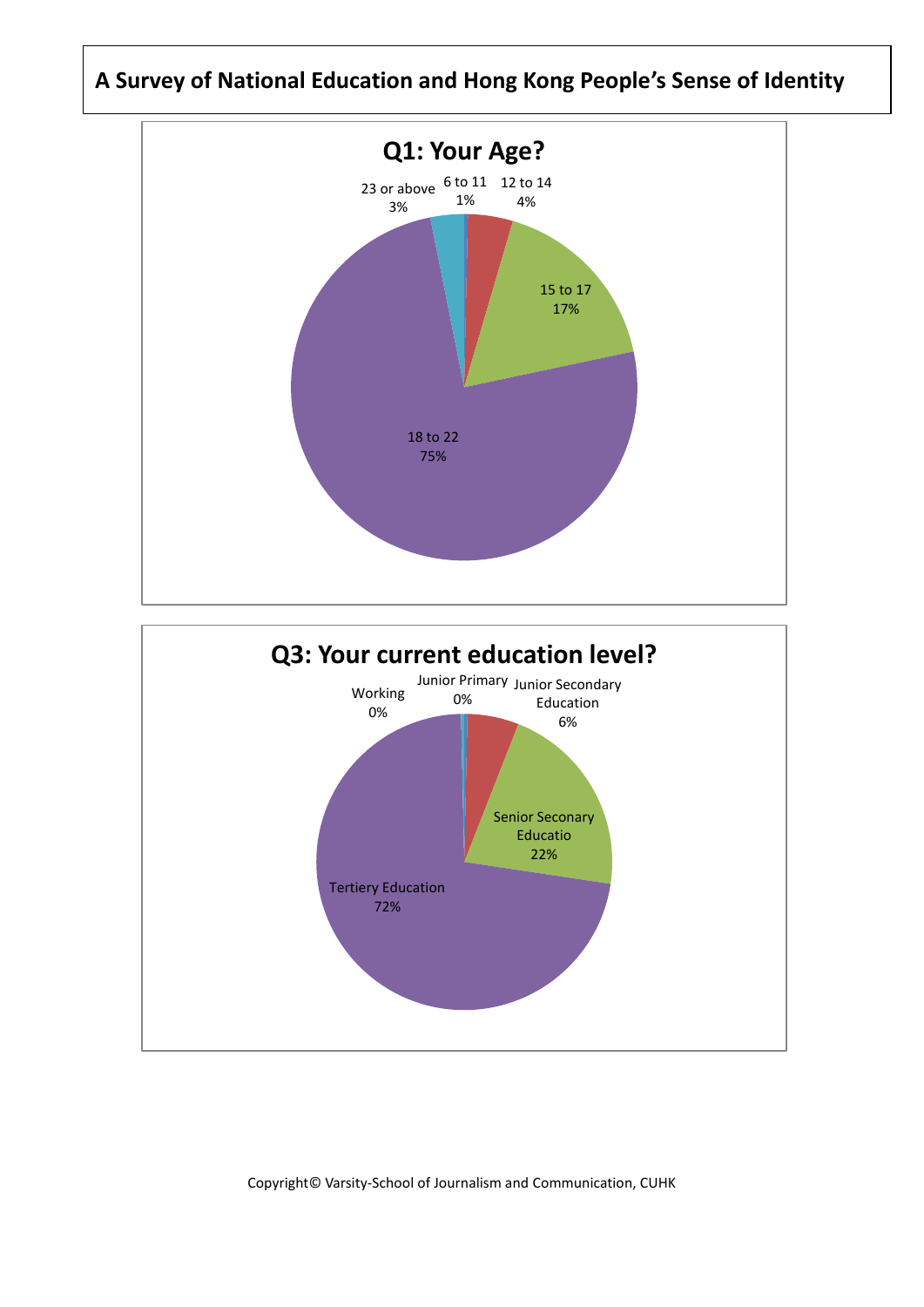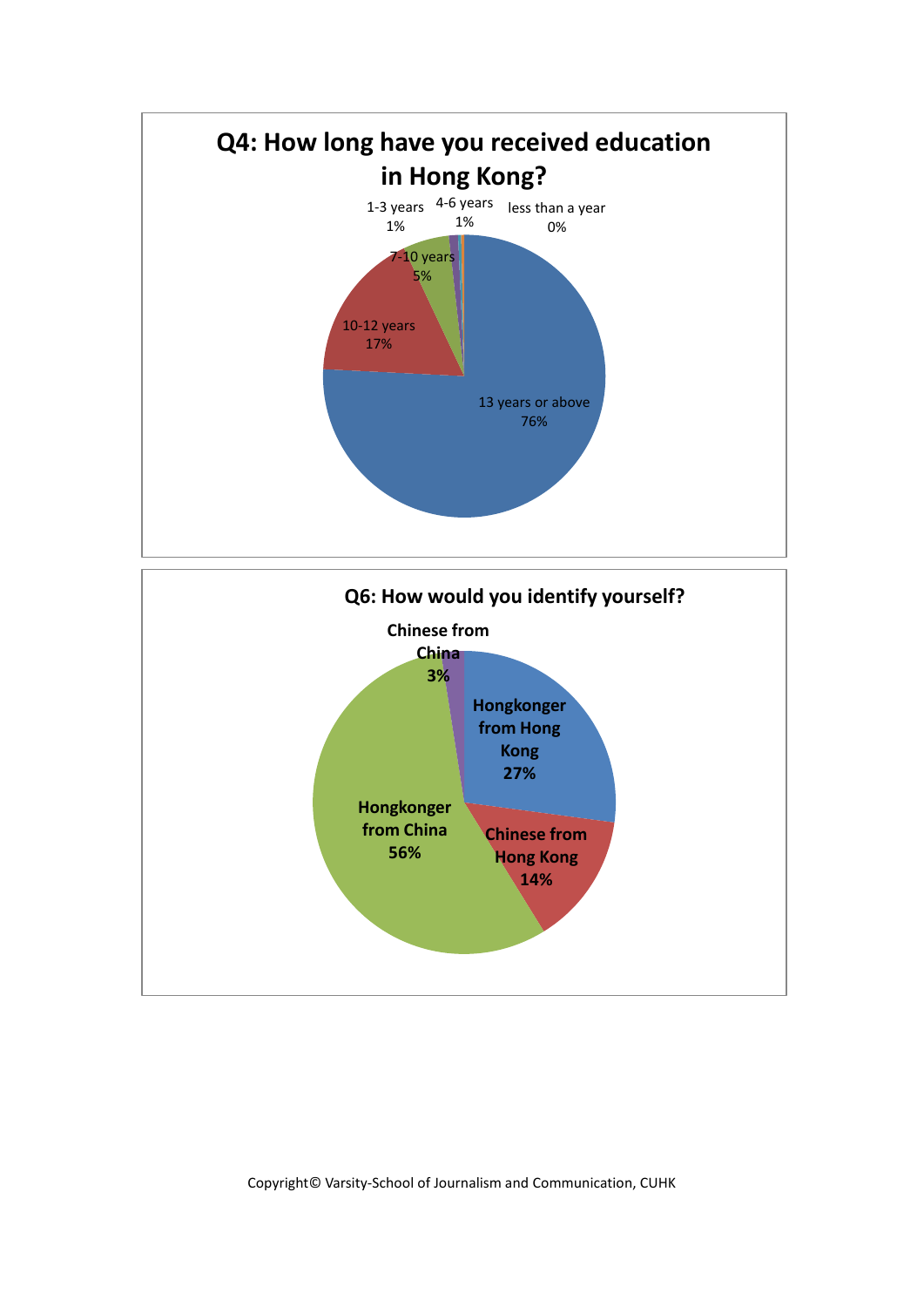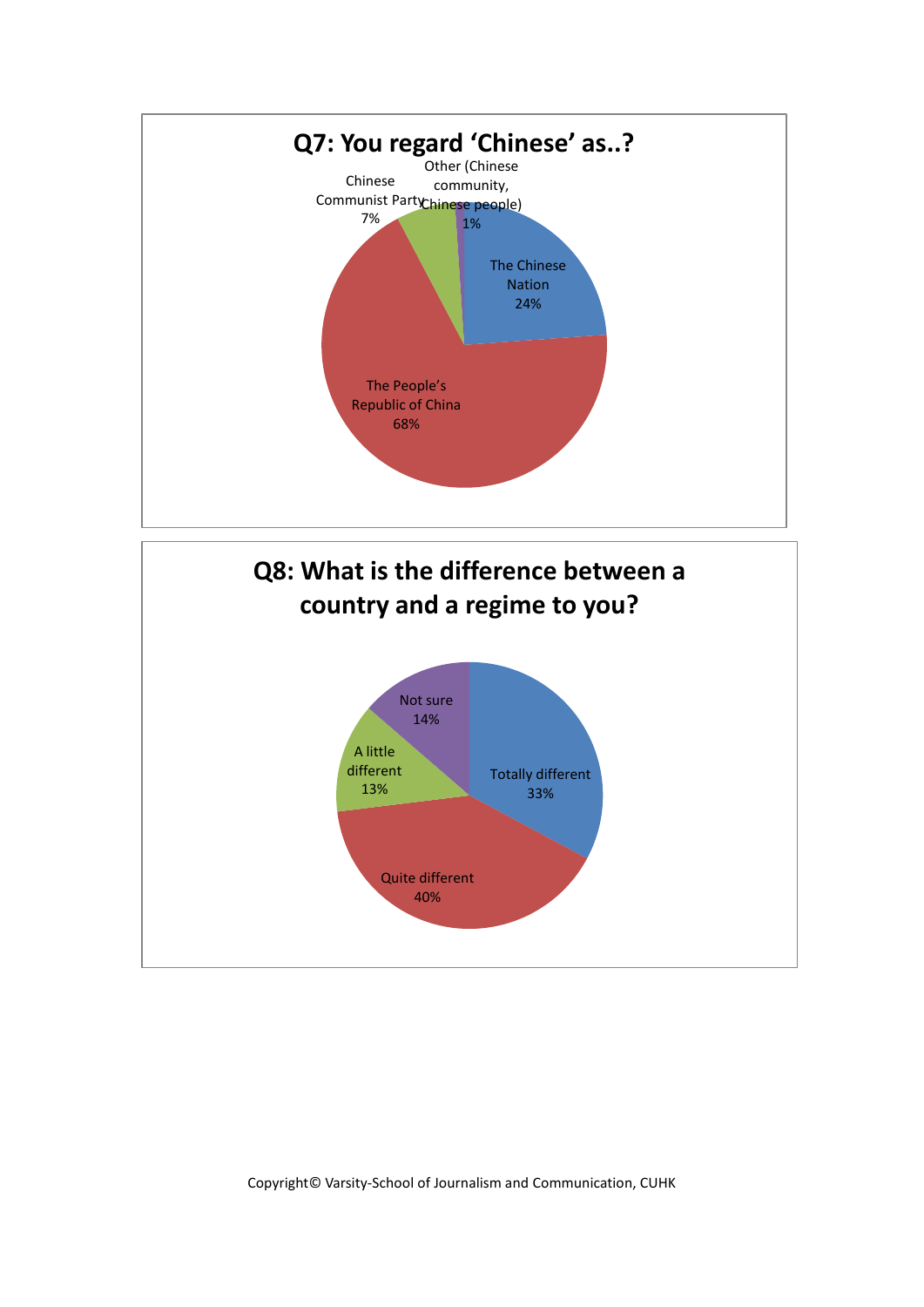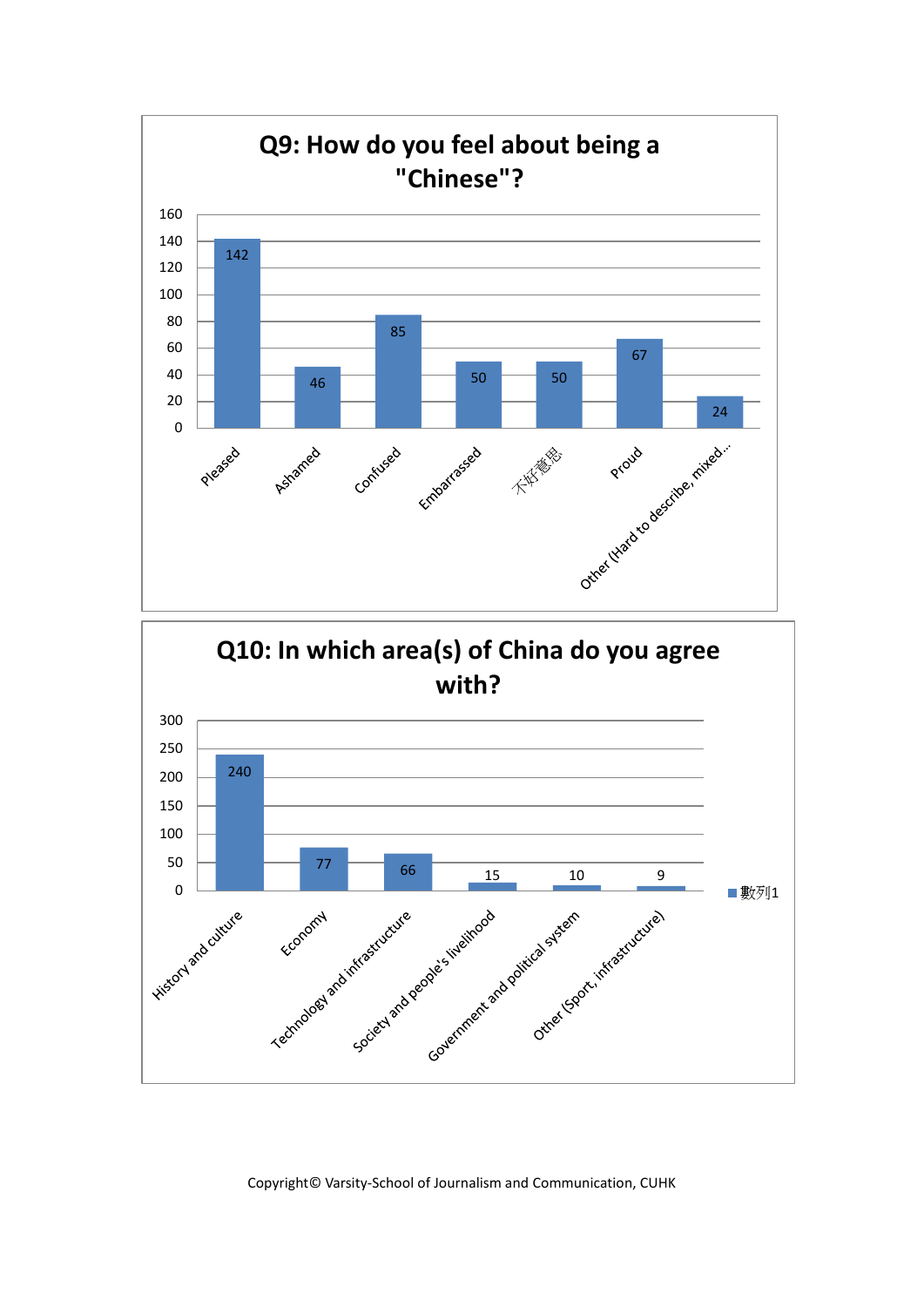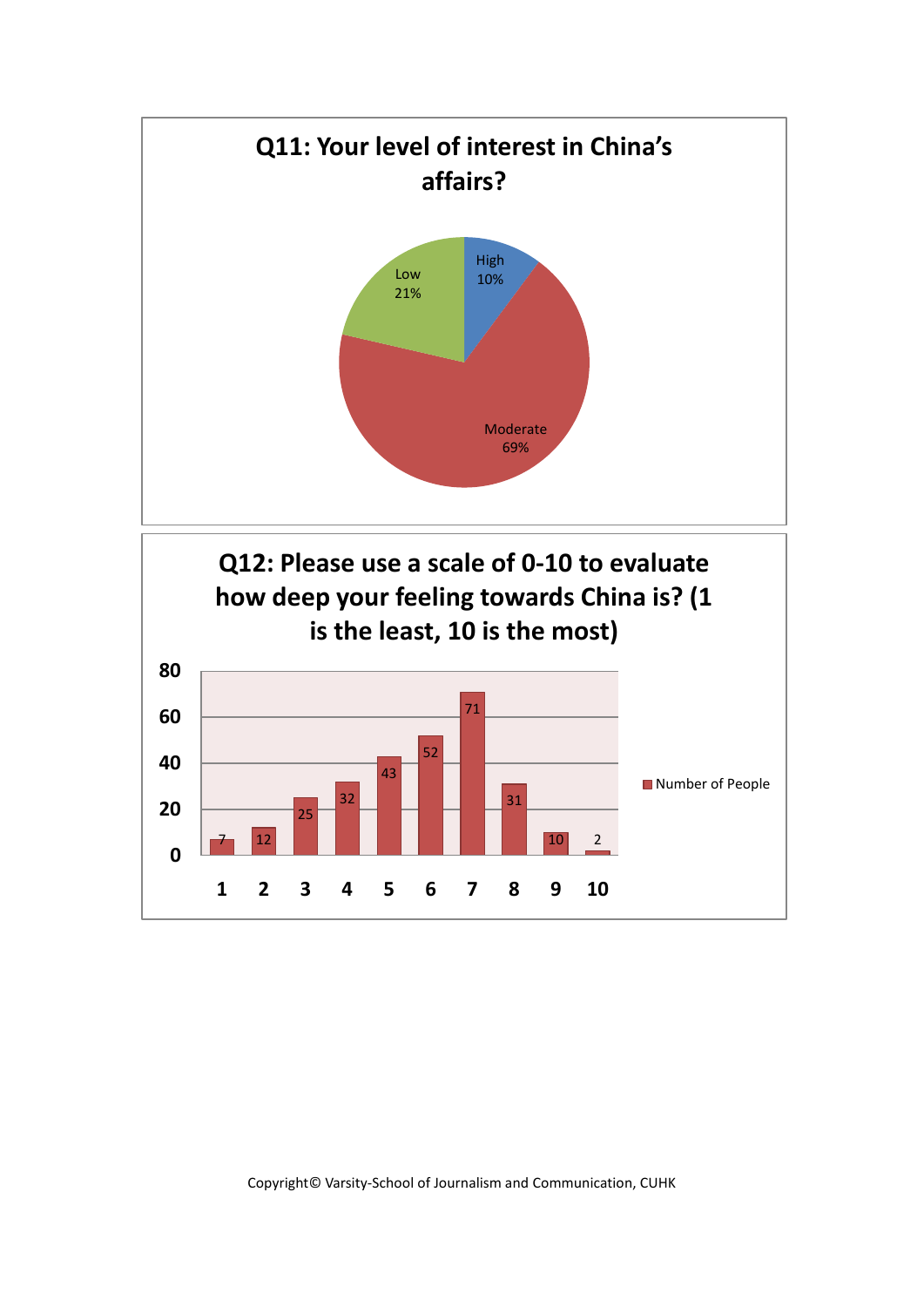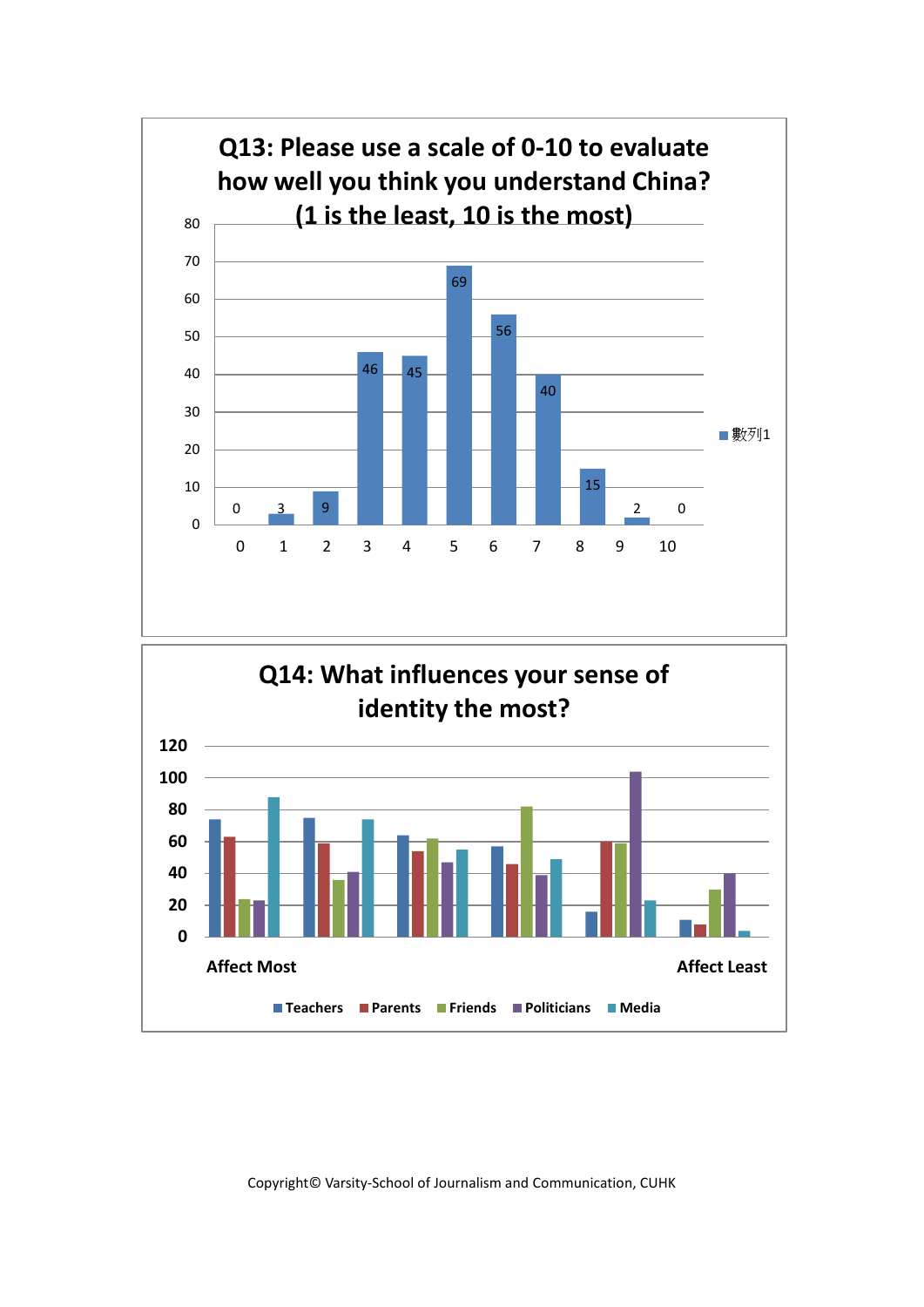

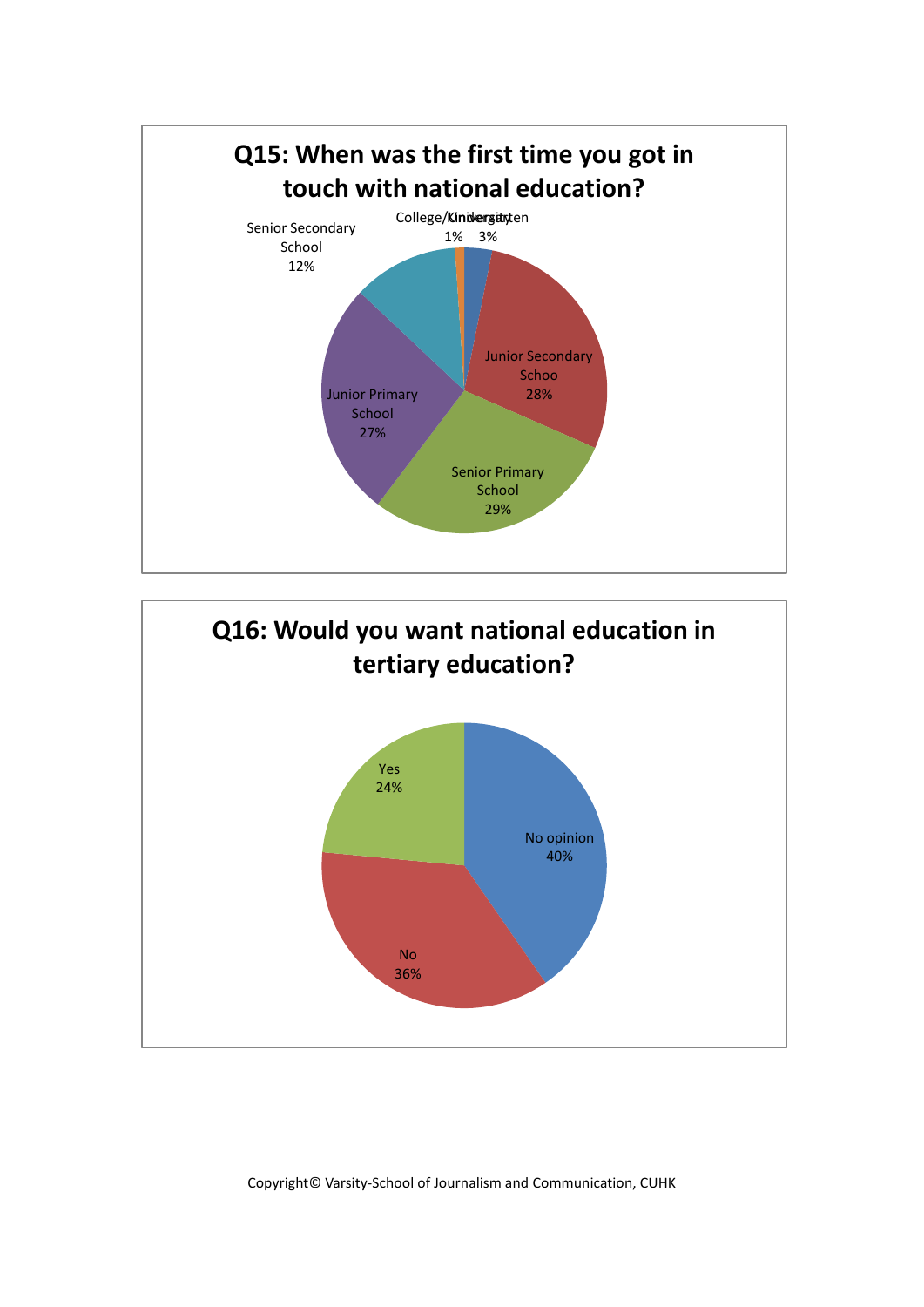

**Q34: Does the national education of your primary school include revealing China's problems(e.g.June 4th, corruption, human rights, etc.) ?**

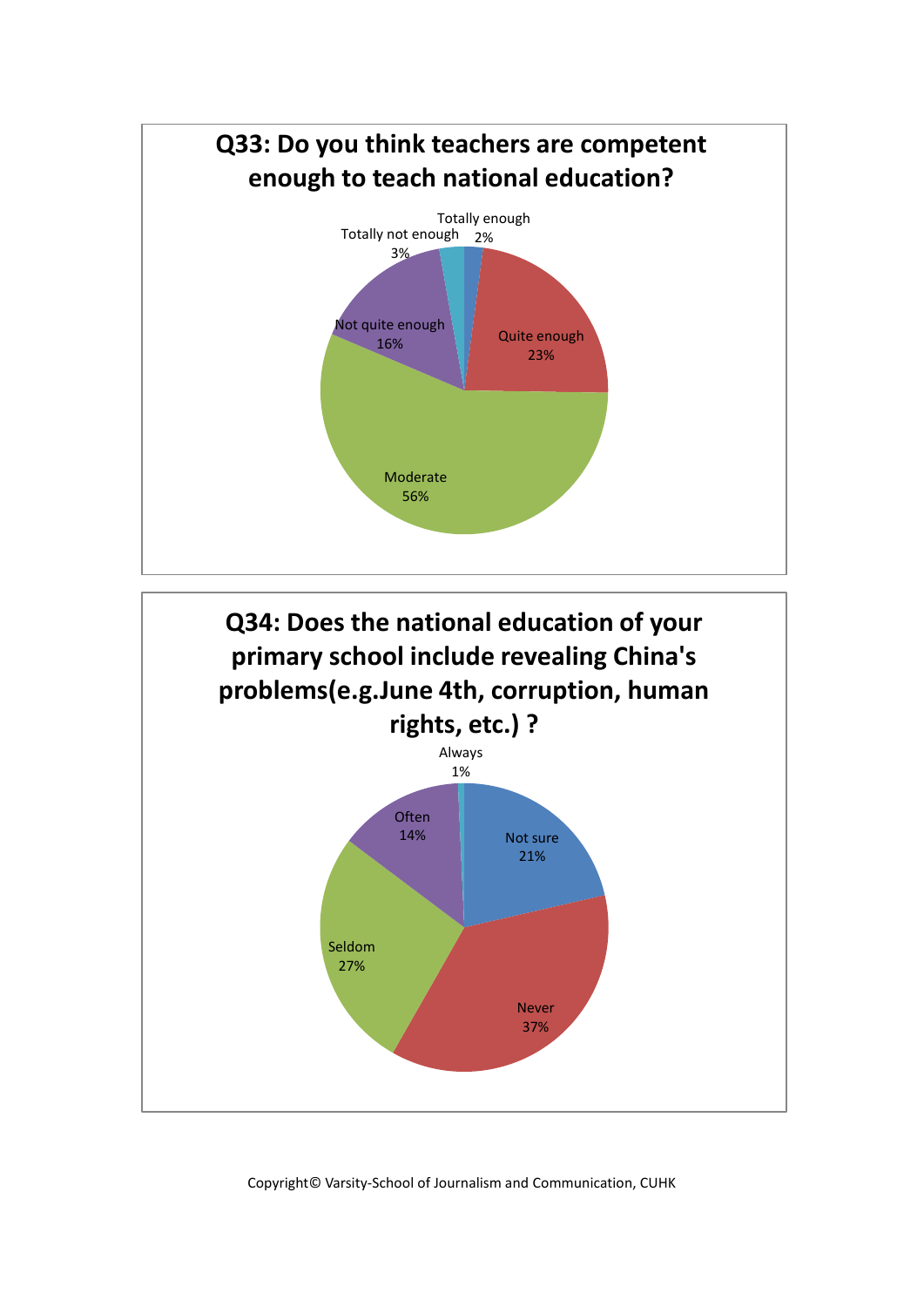